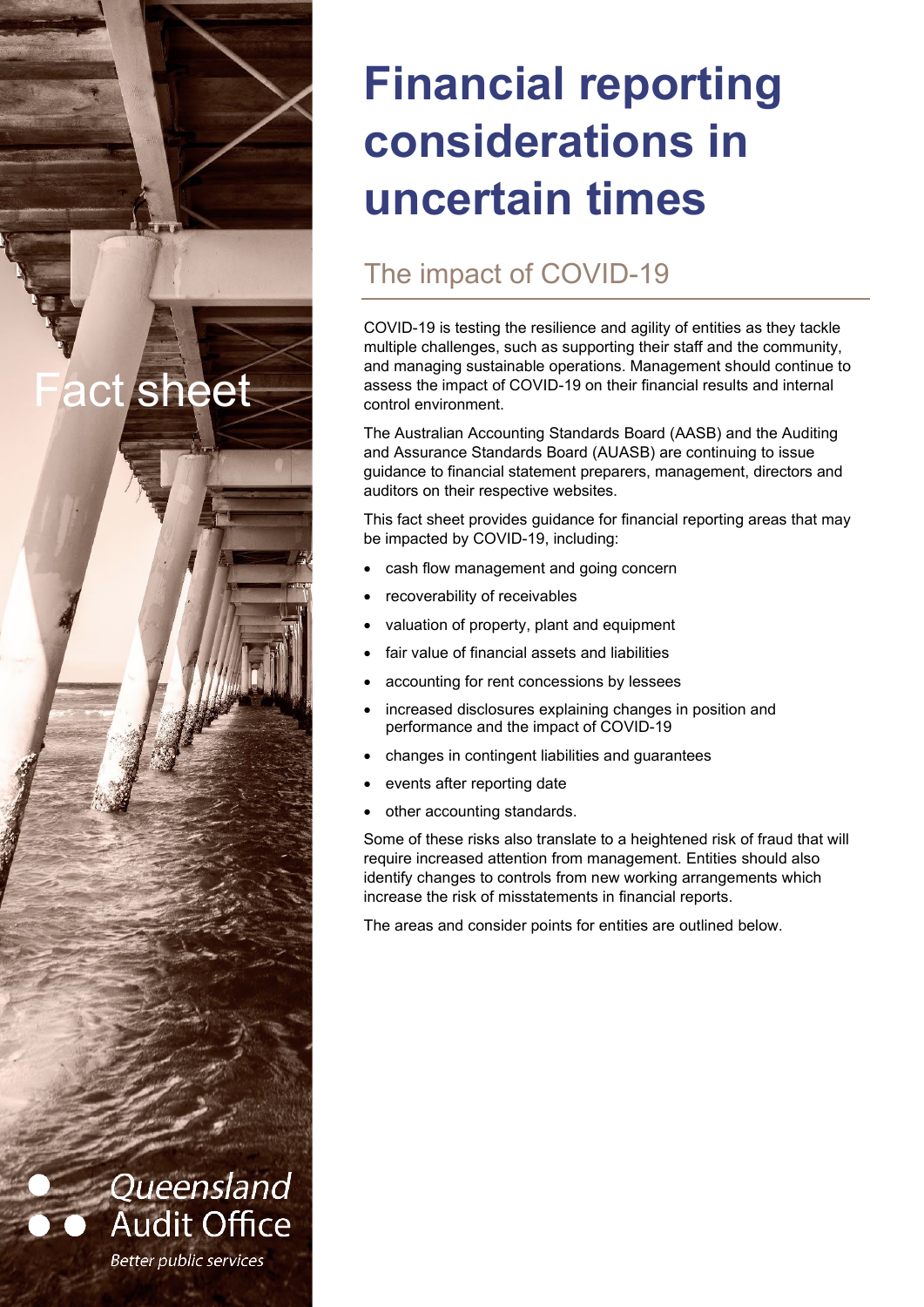# **Cash flow management and going concern**

Material uncertainties that cast significant doubt on an entity's ability to continue as a going concern may include the extent of COVID-19's effect on future revenue and costs, and the unknown duration of the event.

Several revenue streams, such as investment revenue, sale of goods and services, and rental income, may be reduced. Timing of cash inflows may also be impacted.

Due to the volatile markets, it is likely that profits and, therefore, dividends will be impacted.

#### **What to consider**

Entities should consider future information for at least 12 months after the reporting date when assessing going concern (AASB 101). For example, existing financial resources and expiry of funding sources, financial health of key suppliers and customers, government stimulus, travel bans, community restrictions, and government assistance if conditions continue to deteriorate.

Entities should develop workable plans to address projected cash flow issues, such as reducing discretionary expenses or obtaining required approvals for funding facilities.

Entities will need to consider cash requirements and their reliance on investment income to support future capital works and operational spending.

# **Recoverability of receivables**

There is an increased likelihood that debtors may take longer to pay and, in some instances, not be able to pay what they owe.

# **What to consider**

Governments, through public sector entities, have introduced assistance to the public (for example, grants, tax reductions, and relief from user charges and fees). They also collect revenue through taxation, fees and charges. There is an increased risk relating to the recovery of related receivables.

Based on reasonable and supportable forward-looking information, entities should reassess whether there has been a change in the risk of default by debtors. Consider the industry your entity operates in, the wholistic effect of COVID-19 on the supply and customer base, and the likelihood of the debtor's ability to rebound from the economic shut-down. If it is deemed that the risk of default does exist, your entity should determine the probability of default and the loss that is likely to arise.

Entities should follow the expected credit loss model (impairment), introduced in AASB 9.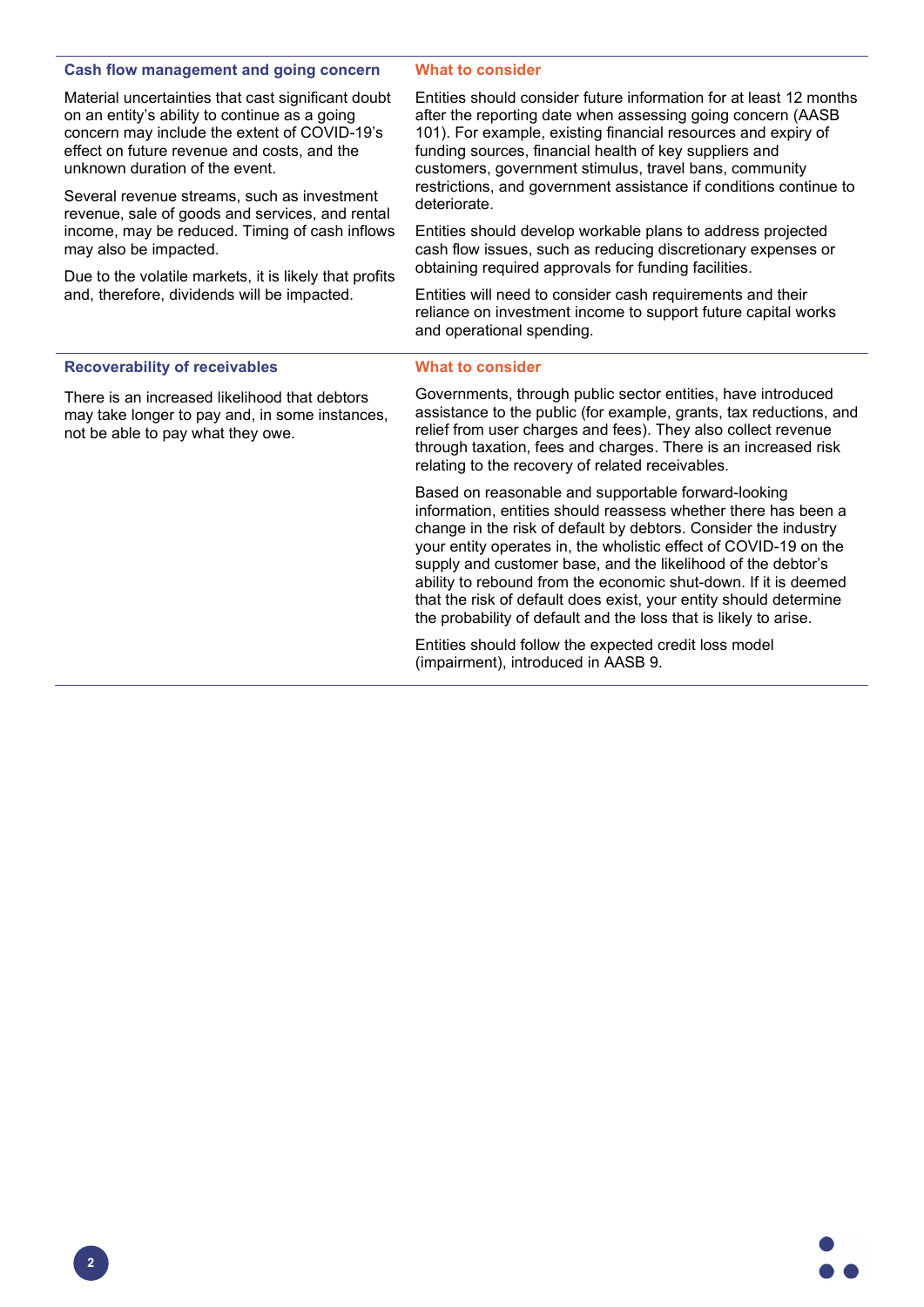# **Valuation of property, plant and equipment**

Economic uncertainty and imposed community restrictions may impact the ability of valuers to accurately perform comprehensive and/or desktop valuations and meet the fair value measurement requirements of AASB 13 *Fair Value Measurement*.

# **What to consider**

Entities need to consider a number of factors depending on whether the fair value measurement is determined using current replacement cost or an income-based approach.

For current replacement cost valuations of public infrastructure and specialised buildings, we are not currently anticipating a significant change in value as a result of COVID-19:

- In terms of gross replacement costs, a lot of construction work will pause, meaning that there is less data available to make judgements. There is not yet evidence that construction costs will be higher or lower when work recommences. For accumulated depreciation, the condition and useful life of these long-lived assets is unlikely to change due to the virus.
- During the current situation, your entity may not be able to undertake a comprehensive valuation. For example, due to travel restrictions on valuers. We have a fact sheet on what could constitute a suitable alternative valuation when site visits are not able to be performed by external valuers.

For the income-based approach:

- discount rates (that is, weighted average cost of capital (WACC)) are expected to be impacted, particularly post-February 2020
- cash flow forecasts would need to be revisited
- economic and financial announcements and directions, including ministerial directions, are likely to impact cash flows
- re-prioritisation in deploying resources.

For assets reported at cost, there may be impairment indicators resulting from economic impacts of COVID-19.



**3**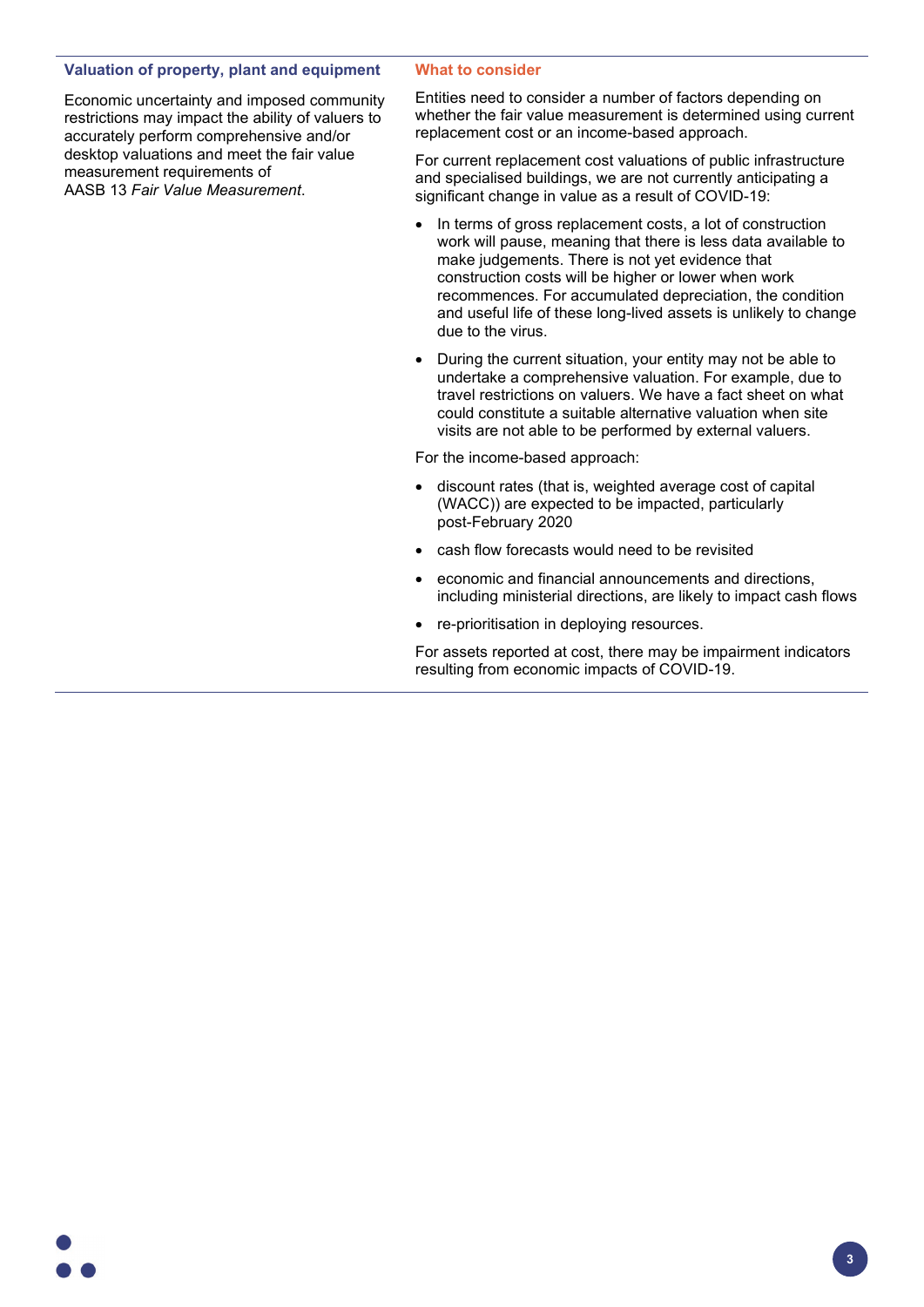# **Valuation of property, plant and equipment**

As a result of ongoing global events, many entities have experienced issues with supply chains and access to specialised labour. This may have resulted in a significant increase in material and labour costs across the state. These increased costs have also impacted the unit rates that are applied in valuing assets using the current replacement cost. There is currently no information or evidence to suggest this increase in material and labour costs is temporary.

#### **What to consider**

For current replacement cost valuations of public infrastructure and specialised buildings, consider:

- what is driving proposed valuation movement that appears significant and volatile? Entities need to understand if movements are significant and volatile due to changes in labour, materials, construction methods, change in estimate of dimensions, or other factors. This will help determine the appropriate response to review the portfolio's valuation
- what is the most appropriate method to address estimation risk? A comprehensive revaluation where asset management staff or an independent valuer reviews the condition and reconfirms asset components and dimensions may not be required if the driver for the valuation change is labour and material costs. In this scenario, it may be appropriate to index labour and materials costs to reflect cost increases experienced recently or planned in new works. Entities will need to understand the mix of labour and materials in their asset base, as applying one index to assets may not be appropriate.

Most entities revalue their assets using the current replacement cost method each year using one of 2 methods:

- Comprehensive revaluation undertaken by suitably qualified asset management staff or an independent professional valuer at least once every 5 years. Asset dimensions, construction methods and various forms of obsolescence are explicitly considered by the valuers.
- Use of appropriate indices (indexation)  $-$  for the financial years where comprehensive revaluations are not undertaken. Valuers focus on the underlying movements in the cost of labour and materials.

An indexation may also be used as a valuation approach in a situation where indicators that the asset class has experienced a significant and volatile change since the last revaluation date exists, if:

- the significant and volatile change **does not** result wholly or partially from a change in the service potential/capacity of the asset; AND
- the application of the indexation method to an individual asset **will result** in a materially correct estimation of fair value.

Significant and volatile change has not been defined in AASB116 *Property, plant and equipment*. Preparers of financial statements need to exercise professional judgement in determining what is significant and volatile, and may wish to refer to Queensland Treasury's non-current asset policy (NCAPs) as a guide.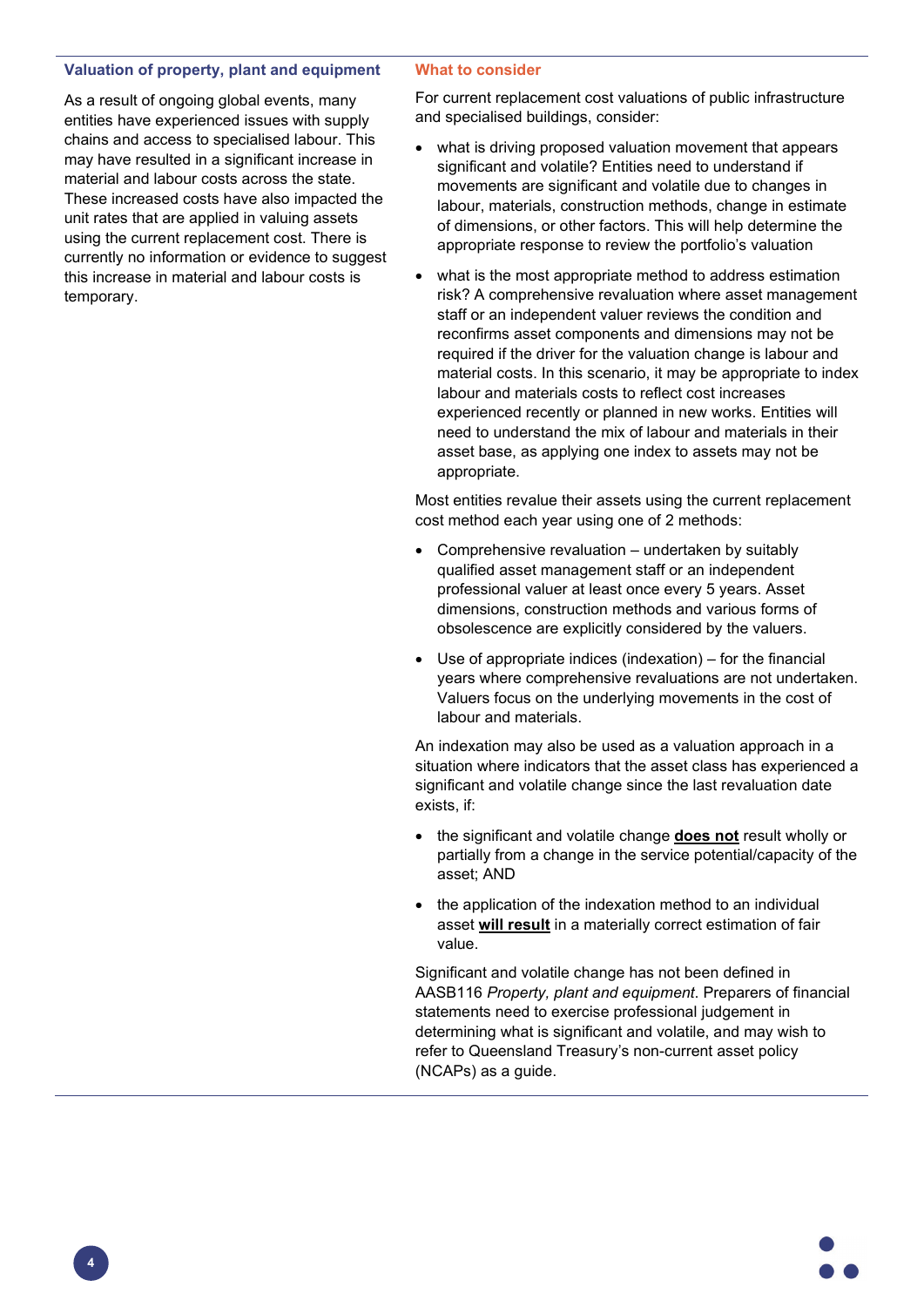# **Fair value of financial assets and liabilities**

Entities value financial assets and liabilities that are not quoted and/or highly illiquid assets using a model that may use significant unobservable inputs. The current economic situation could negatively impact the assumptions and judgements that entities use in these valuation models.

#### **What to consider**

**What to consider**

Consideration needs to be given to the:

- assumptions and judgements that your entity uses in determining the input (for example, interest rates)
- appropriateness of the classification of financial assets and liabilities under the fair value hierarchy.

For entities relying on a portfolio of financial assets to offset long-term borrowings, review unfolding economic conditions and assess impact over potential solvency and going concern issues.

We have issued a blog on *[Managing your investments in times](https://www.qao.qld.gov.au/blog/managing-your-investments-times-volatility)  [of volatility](https://www.qao.qld.gov.au/blog/managing-your-investments-times-volatility)*.

#### **Accounting for rent concessions by lessees**

As a result of COVID-19, some lessees may receive 'rent holidays' and other concessions from their lessors. In some cases, these may be considered as a lease modification under AASB 16 *Leases,* requiring remeasurement of the lease liability using a revised discount rate. This could have an impact on the accounting of the right-of-use assets and the associated liabilities.

Amendments to AASB 16 to provide relief from complex modification accounting for COVID-19-related rent concessions are expected by early June.

# **Financial statement disclosure**

COVID-19 will impact several disclosures relating to judgement and estimates in the financial statements, as well as disclosures under AASB 1055 *Budgetary Reporting*.

# Entities will need to consider whether any rent concessions meet the conditions of the relief in the finalised amendments to AASB 16, including timing of any rent concessions and any other modifications to the lease, such as term extensions.

# **What to consider**

Entities should:

- consider disclosing additional information about significant judgements and estimates that COVID-19-related events have impacted. This might include relevant sensitivity analysis disclosures
- revisit the going concern assessment disclosed in their financial statements
- consider the appropriateness of their classification of debts between current and non-current.

They should explain major variances between budget and actual amounts with a description of the causes, rather than nature, of those variances.

#### **Provisions, contingencies and guarantees** Government entities provide a variety of guarantees and are exposed to contingent liabilities. The likelihood of contingent liabilities becoming real, or guarantees needing to be paid, may increase due to changed economic **What to consider** Not all arrangements will be implemented as planned. Review whether delays and variations to arrangements will result in a change to obligations or crystallise a change in how the arrangement is categorised.

## **Other accounting standards**

circumstances arising from COVID-19.

While we have highlighted some of the common accounting standards expected to be affected, other accounting standards may affect entities' individual circumstances.

## **What to consider**

Other accounting standards may apply – for example, employee benefits for timing of estimated leave payments and provisions for onerous contracts. Government grant standards and tax effect accounting implications may also affect for-profit entities.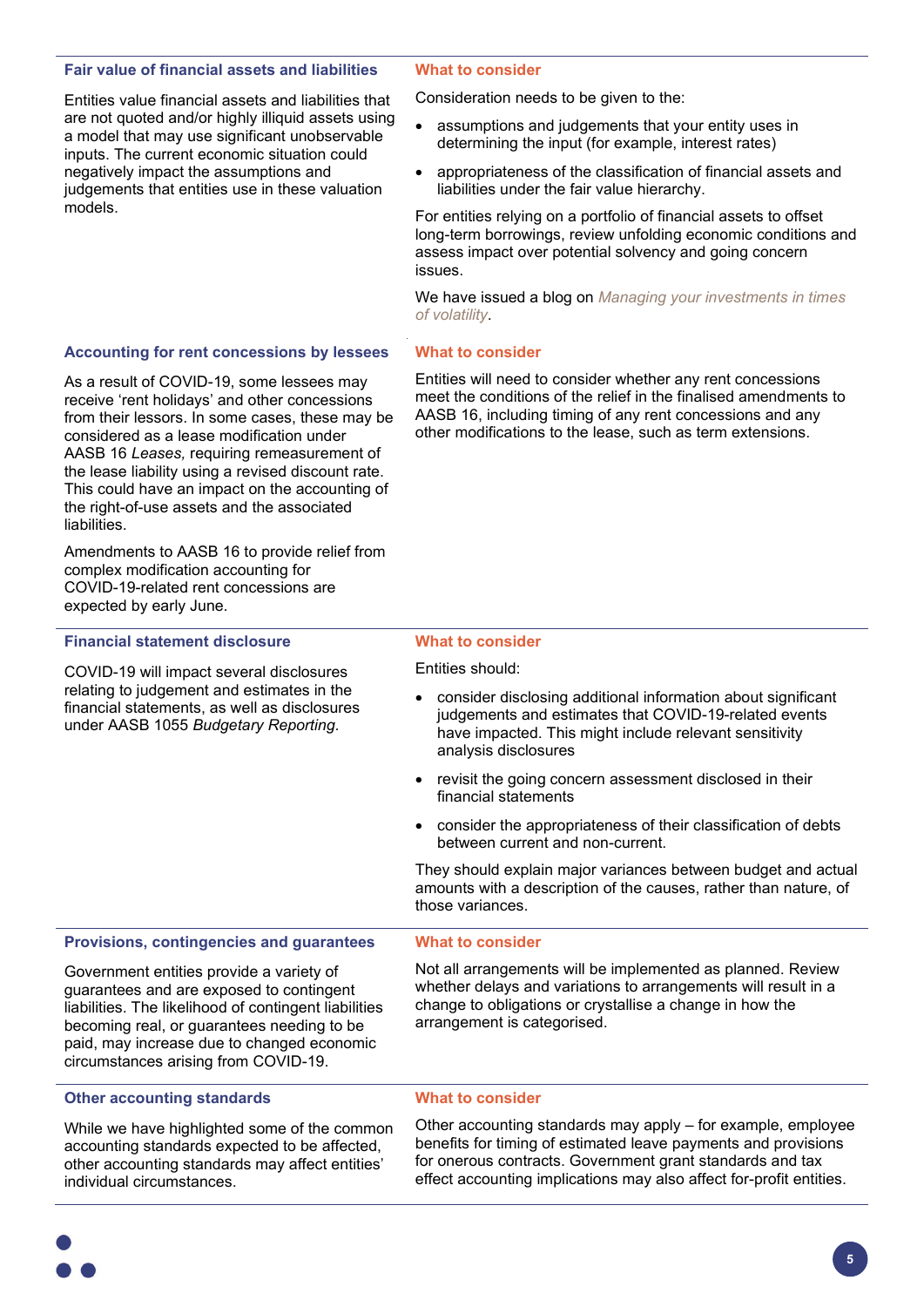# **Events after reporting date**

Conditions may have changed between the reporting date and when the financial statements are approved.

# **What to consider**

Entities will need to consider whether, and the extent of, any adjustment to or disclosure in the financial statements is required to inform users of changes since the reporting date. For example, changes to judgements and estimates used in the preparation of the financial statements.